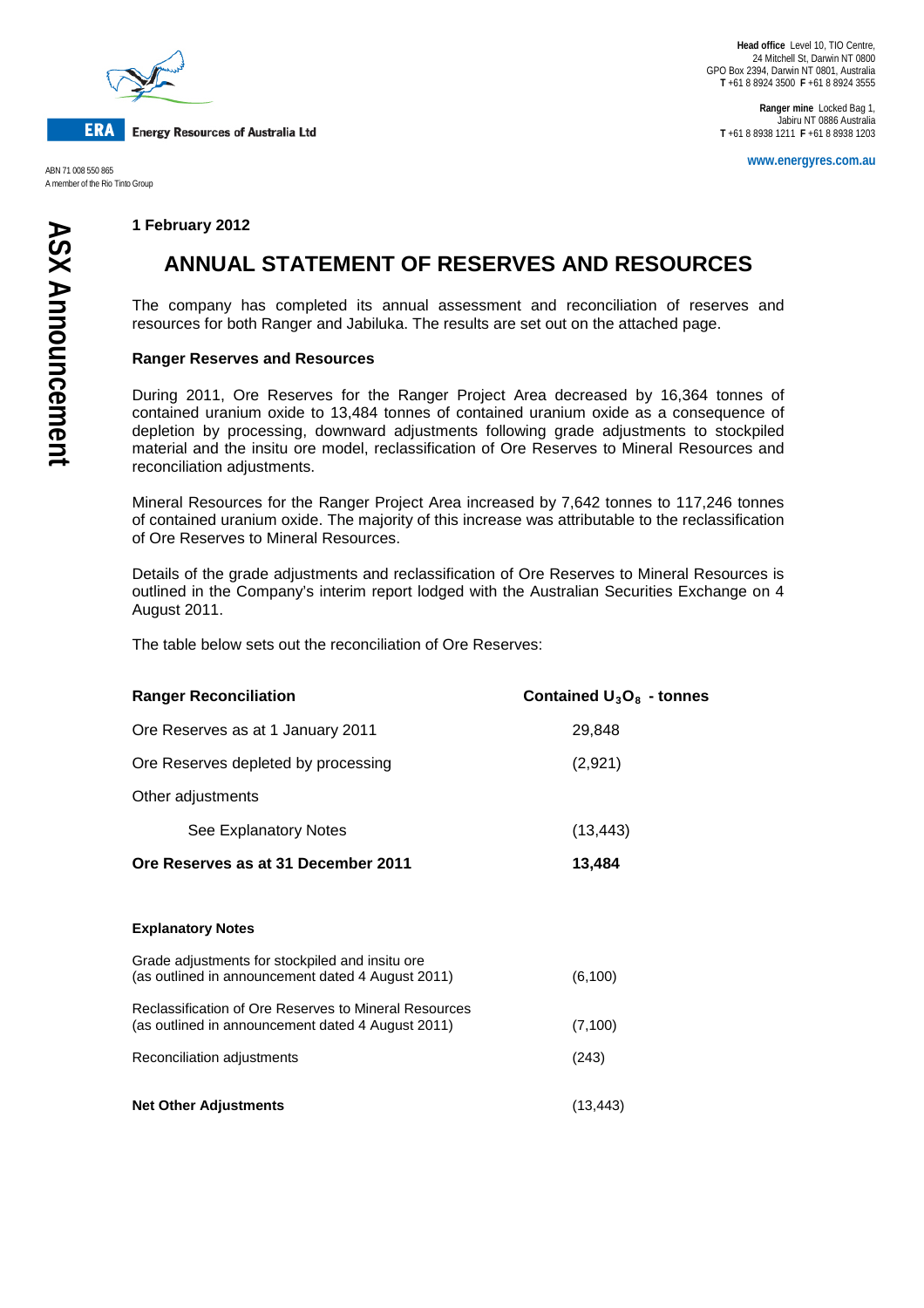

#### **Jabiluka Reserves and Resources**

The Ore Reserves and Mineral Resources for Jabiluka remained unchanged at 67,700 tonnes and 73,940 tonnes of contained uranium oxide respectively.

## **Contacts:**

| Media enquiries:    | Shannon McRae +61 (0) 8 8924 3514, 0457 532 270 |
|---------------------|-------------------------------------------------|
| Investor enquiries: | Dave Skinner +61 (0) 3 9283 3628                |

For further information on the company's activities please access ERA's website at [www.energyres.com.au](http://www.energyres.com.au/)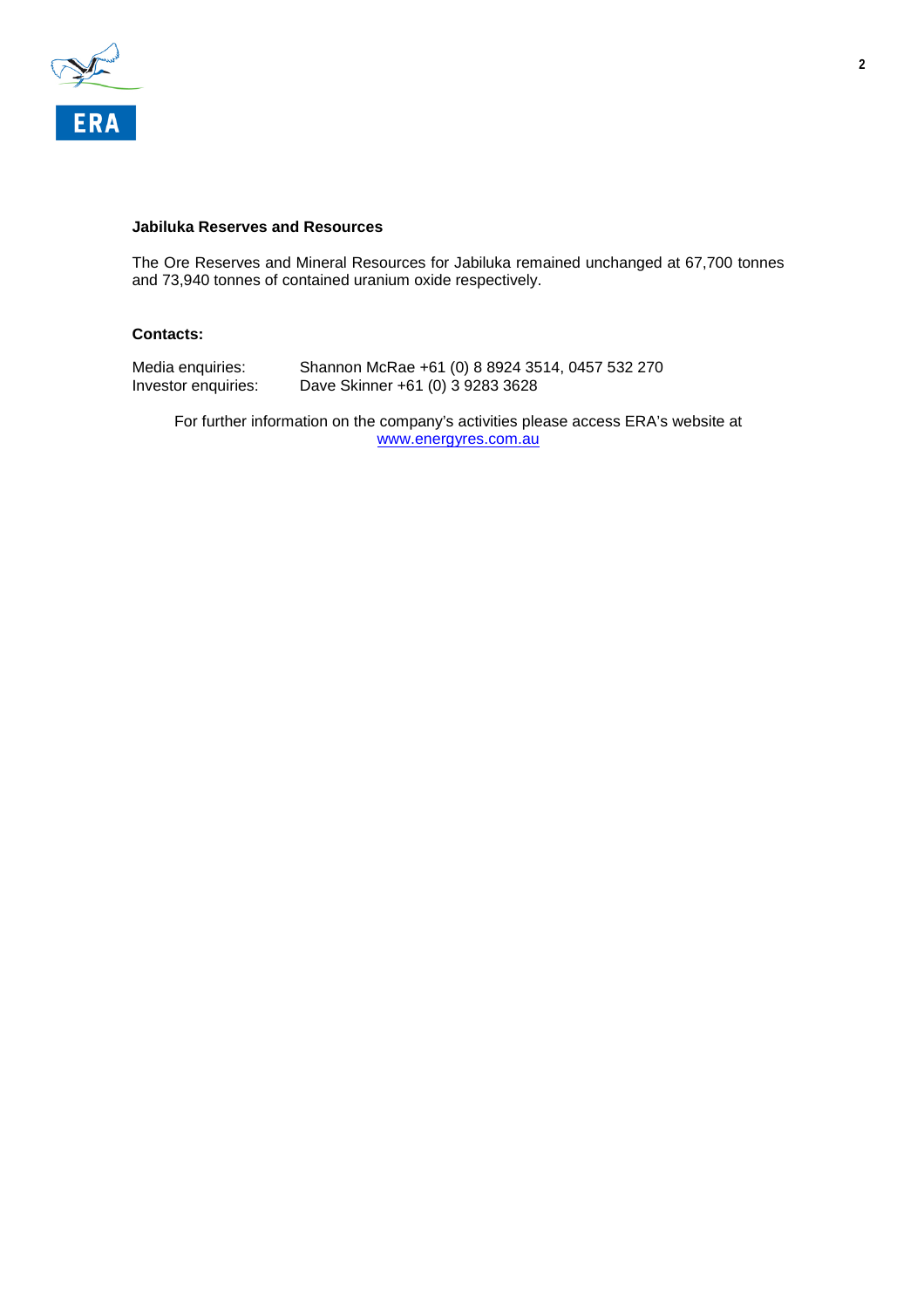

| CUT-OFF GRADE –              | CUT-OFF GRADE -              |
|------------------------------|------------------------------|
| IN SITU ORE 0.08% $U_3O_8$   | IN SITU ORE 0.08% $U_3O_8$   |
| STOCKPILE ORE 0.08% $U_3O_8$ | STOCKPILE ORE 0.06% $U_3O_8$ |

|                                                    |           | As at 31 December 2011                                        |                                   |            | As at 31<br>December 2010                      |                 |            |  |
|----------------------------------------------------|-----------|---------------------------------------------------------------|-----------------------------------|------------|------------------------------------------------|-----------------|------------|--|
|                                                    |           | Ore<br>(MT)                                                   | $%$ U <sub>3</sub> O <sub>8</sub> | t $U_3O_8$ | Ore<br>(MT)                                    | % $U_3O_8$      | t $U_3O_8$ |  |
| <b>Ranger Ore Reserves</b>                         |           |                                                               |                                   |            |                                                |                 |            |  |
| <b>Current Stockpiles</b>                          |           | 5.78                                                          | 0.12                              | 6,955      | 20.26                                          | 0.10            | 20,557     |  |
| Ranger No. 3 Pit<br>In situ                        |           |                                                               |                                   |            |                                                |                 |            |  |
|                                                    | Proved    | 2.69                                                          | 0.22                              | 5,973      | 3.48                                           | 0.21            | 7,219      |  |
|                                                    | Probable  | 0.67                                                          | 0.08                              | 557        | 1.12                                           | 0.19            | 2,072      |  |
| Sub-total Proved and Probable<br><b>Reserves</b>   |           | 3.36                                                          | 0.19                              | 6530       | 4.60                                           | 0.21            | 9,291      |  |
| <b>Total Ranger No. 3</b>                          |           |                                                               |                                   |            |                                                |                 |            |  |
| Stockpiles, Proved and<br><b>Probable Reserves</b> |           | 9.14                                                          | 0.15                              | 13,484     | 24.9                                           | 0.12            | 29,848     |  |
|                                                    |           |                                                               | <b>CUT-OFF GRADE -</b>            |            |                                                | CUT-OFF GRADE - |            |  |
|                                                    |           | OPEN PIT IN SITU RESOURCE 0.02% U <sub>3</sub> O <sub>8</sub> |                                   |            | OPEN PIT IN SITU RESOURCE 0.02%<br>$U_3O_8$    |                 |            |  |
|                                                    |           | UNDERGROUND IN SITU RESOURCE 0.15%<br>$U_3O_8$                |                                   |            | UNDERGROUND IN SITU<br>RESOURCE 0.15% $U_3O_8$ |                 |            |  |
|                                                    |           |                                                               | STOCKPILE ORE 0.02% $U_3O_8$      |            | STOCKPILE ORE 0.02% $U_3O_8$                   |                 |            |  |
| <b>Ranger Mineral Resources</b>                    |           |                                                               |                                   |            |                                                |                 |            |  |
| In addition to the above Ore<br>Reserves           |           |                                                               |                                   |            |                                                |                 |            |  |
| <b>Current Mineralised Stockpiles</b>              |           | 64.11                                                         | 0.04                              | 27,710     | 38.11                                          | 0.04            | 15,092     |  |
| In situ resource                                   |           |                                                               |                                   |            |                                                |                 |            |  |
|                                                    | Measured  | 21.02                                                         | 0.10                              | 19,990     | 29.76                                          | 0.08            | 23,605     |  |
|                                                    | Indicated | 52.88                                                         | 0.12                              | 61,830     | 57.45                                          | 0.11            | 63,818     |  |
| Sub-total                                          |           |                                                               |                                   |            |                                                |                 |            |  |
| Measured and Indicated<br>Resources                |           | 138.01                                                        | 0.08                              | 109,530    | 125.31                                         | 0.08            | 102,515    |  |